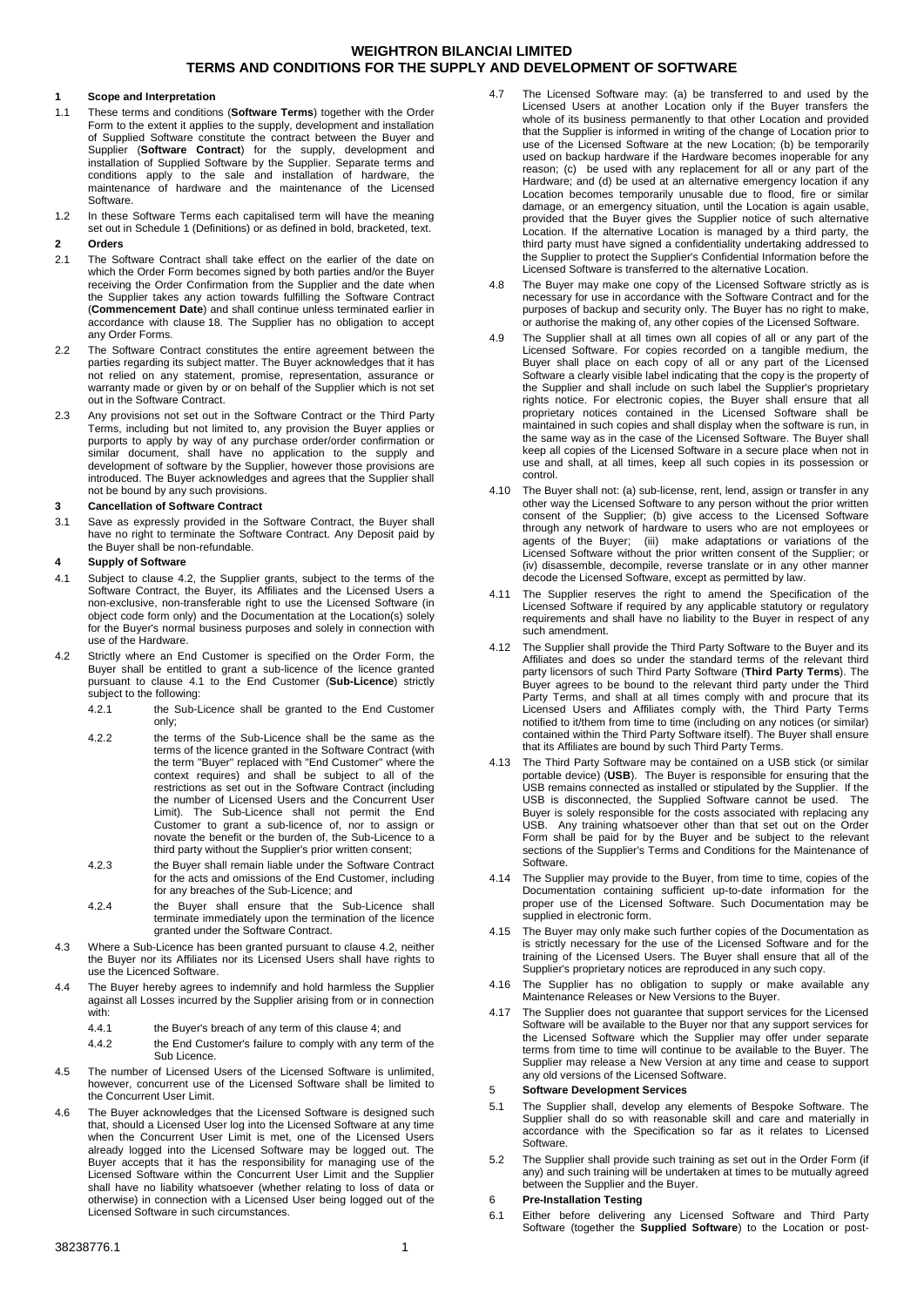delivery of the Supplied Software to the Location (as agreed between the Supplier and the Buyer), the Supplier shall carry out such tests as it reasonably deems necessary to demonstrate that the Supplied Software is in operable condition and capable of meeting (where conducted pre-delivery) or does meet (where conducted post-delivery) the Specification, or such alternative tests as the parties may mutually agree in writing (**Tests**). The Tests shall be carried out at a mutually agreed time and the Buyer shall observe the Tests. The outcome of the Tests shall be that:

- <span id="page-1-0"></span>6.1.1 both parties agree that the Supplied Software has passed the Tests in which case the Buyer shall immediately sign the relevant Acceptance Certificate; or
- <span id="page-1-1"></span>6.1.2 the Buyer fails to attend the Tests, or informs the Supplier that it does not require the Tests to take place, in which case the Supplied Software shall be deemed to have passed the Tests and the relevant Acceptance Example and the determined the determined to have been signed by the Certificate(s) shall be deemed to have been signed by the Buyer; or
- <span id="page-1-2"></span>6.1.3 one, or both, of the parties reasonably considers that the Supplied Software has failed the Tests (**a Fail**).
- 6.2 If a Fail occurs, the Supplier shall use reasonable endeavours to rectify the defects identified with the Supplied Software following which the Tests shall be repeated in respect of the defective element of the Supplied Software only. The Supplier may, at its discretion, change the nature of such Tests to be re-performed. The process set out in clause [6.1](#page-0-3) shall be repeated until such time as the Tests are passed (whether pursuant to clause [6.1.1](#page-1-0) o[r 6.1.2\)](#page-1-1) save that:
	- 6.2.1 if the Tests have not been passed within 6 months of the Installation Date, then either party may terminate the part of the Software Contract relating to the relevant element of the Supplied Software only by giving the other party notice in writing and, following such termination, the Buyer shall be entitled to a pro-rata refund of any pre-paid Charges paid in respect of such element of the Supplied Software only. Exercise of the termination right under this clause [6.2](#page-1-2) shall be the Buyer's exclusive remedy in relation to such failure or delay; and
	- 6.2.2 the Buyer may agree to accept the Supplied Software notwithstanding any defects identified in which case the parties shall, in accordance with clause [19.6,](#page-3-1) agree an appropriate variation to the Specification and if necessary the Charges. Immediately following such variation the Buyer shall sign the relevant Acceptance Certificate.
- 6.3 Acceptance of the Supplied Software shall be deemed to have occurred on the signing by the Buyer of the relevant Acceptance Certificate, or the deemed signing of the relevant Acceptance Certificate.

### 7 **Delivery and Installation**

- 7.1 The Supplier shall use reasonable endeavours to deliver and install the Supplied Software at the Location by the Software Delivery Date. The time of delivery and installation shall not be of the essence in the Software Contract.
- 7.2 The Buyer shall be responsible for ensuring that any Third-Party Hardware is installed at the relevant Location and is in Good Working Order and available to the Supplier in advance of the Software Delivery Date.
- 7.3 If any delivery is delayed at the request of the Buyer, or because of the Buyer's acts or omissions, the Software Delivery Date shall be amended to take account of such delay in accordance with claus[e 12.2.](#page-2-0) If the Supplier can demonstrate that the delay has resulted in an increase in cost to the Supplier of carrying out its obligations under the Software Contract, the Supplier may notify the Buyer that it wishes to increase the Charges by an amount not exceeding any such demonstrable cost. The Supplier may invoice the Buyer for any additional monies that become payable in this way, within 14 days of demonstrating the increase in costs.

## **8 Charges and payment**

- 8.1 The Charges are set out on the Order Form. If no Charges are set out on the Order Form, charges shall be calculated in accordance with the Supplier's standard rates applicable at the time of delivery. Any charges stated are exclusive of VAT and any other import taxes, duties or other similar charges which the Buyer shall also pay.
- 8.2 Reasonable out of pocket expenses may be charged by the Supplier on the production of reasonable evidence of expenditure to the Buyer.
- 8.3 The Supplier shall charge the Buyer, on a time and materials basis in accordance with Supplier's standard rates, for any time spent on investigating a defect in the Licensed Software which is not covered by any warranty under the Software Contract. The Supplier may raise an invoice for such Charges at any time.
- 8.4 The Buyer shall pay the Deposit on or before the Deposit Payment Date.
- 8.5 The Supplier shall raise invoices for the remaining Charges in accordance with the timings stated on the Order Form, or if no timings are specified on the Order Form, the Supplier may raise its invoices in advance of delivery. The Buyer must pay all invoices in cleared funds by payment into the bank account nominated by the Supplier before the end of the calendar month in which the invoice was raised.
- 38238776.1 2
	-

8.6 If the Buyer fails to pay any sum due under the Software Contract by the due date for payment then the Supplier shall be entitled to charge interest on the overdue amount at the rate of 5% per annum above Lloyds Bank Plc's base rate from time to time. Such interest shall accrue on a daily basis from the due date until actual payment, whether before or after judgment.

### **9 Changes**

- 9.1 The Buyer may, by giving written notice to the Supplier at any time during the term of the Software Contract, request a change to the Licensed Software.
- <span id="page-1-3"></span>9.2 Within seven working days of receipt of such a notice, the Supplier shall, at its standard rates then in force, prepare for the Buyer a written estimate of any increase or decrease in the Charges in relation to such change, or alternatively, the Supplier may inform the Buyer that it is not willing or able to implement such change in which case no change will be made.
- 9.3 Within 14 working days of receipt of a written estimate referred to in clause [9.2,](#page-1-3) the Buyer shall inform the Supplier in writing of whether or not the Buyer wishes the requested change to be made. If the change is required, the Supplier shall not make the requested change until the parties have agreed a variation in accordance with clause [19.6](#page-3-1) specifying, in particular, any changes to the Specification and Charges.

### **10 Warranties**

- 10.1 The Buyer acknowledges that the only warranties in relation to the Third Party Software or the supply thereof are those provided to the Buyer by the relevant third-party licensor of such Third-Party Software, as set out in the relevant Third Party Terms. The Supplier has no liability to the Buyer in this regard.
- <span id="page-1-7"></span><span id="page-1-5"></span><span id="page-1-4"></span>10.2 The Supplier warrants that:
	- 10.2.1 it has the right to license all Intellectual Property Rights in and to the Licensed Software and the Documentation to the Buyer;
	- 10.2.2 the use of the Licensed Software by the Buyer in accordance with the Software Contract shall not infringe the Intellectual Property Rights of any third party; and
	- 10.2.3 the Licensed Software will, at the date of delivery and for 90 days thereafter, perform materially in accordance with the Specification.
- <span id="page-1-6"></span>10.3 The sole remedies for breach of the warranties in clause [10.2.1](#page-1-4) and clause [10.2.2](#page-1-5) are set out in clause [14.](#page-2-1)
- 10.4 The sole remedy for breach of the warranty under clause [10.2.3](#page-1-6) shall be correction of Defects by the Supplier within a reasonable time from notification by the Buyer of the Defect that constitutes such breach.
- 10.5 The warranties set out in claus[e 10.2](#page-1-7) are in lieu of all other express or implied warranties or conditions, including implied warranties or conditions of satisfactory quality and fitness for a particular purpose, in relation to the Software Contract. Without limitation, the Supplier specifically excludes any implied or express warranties, representations and conditions that the Licensed Software will: (a) operate in conjunction with any hardware items or software products other than with those that are identified in the Documentation as being compatible with the Licensed Software; (b) operate uninterrupted; or (c) be errorfree.
- 10.6 The Supplier does not warrant or guarantee that it will be able to rectify all Defects, nor that any Defect which does not materially affect the Buyer's operations using the Licensed Software will be corrected.
- <span id="page-1-8"></span>10.7 Any unauthorised modifications, use or improper installation of the Licensed Software by, or on behalf of, the Buyer shall render all the Supplier's warranties and obligations under the Software Contract null and void.
- 10.8 The Supplier shall not be obliged to rectify any particular Defect if attempts to rectify such Defect other than normal recovery or diagnostic procedures have been made by the Buyer's personnel or third parties without the permission of the Supplier.
- 10.9 Each party warrants that it has full capacity and authority, and all necessary licences, permits and consents to enter into and perform the Software Contract and that those persons signing the Software Contract are duly authorised to bind the party for whom they sign.

### <span id="page-1-9"></span>**11 Buyer's obligations**

- 11.1 The Buyer is responsible for ensuring that the Specification for the Supplied Software meets its requirements.
- 11.2 The Buyer shall:
	- 11.2.1 provide all reasonable assistance, access and information as required by the Supplier;
	- 11.2.2 if requested by the Supplier, appoint a project manager to have the responsibility and authority in relation to the progress of the Software Contract;
	- 11.2.3 co-operate with the Supplier and attend all meetings scheduled by the Supplier on all matters relating to the Software Contract;
	- 11.2.4 obtain and maintain (at its own cost) all necessary licences (including without limitation any import/export licences), permissions, approvals and consents required in relation to the Software Contract (including without limitation the installation and use of the Supplied Software);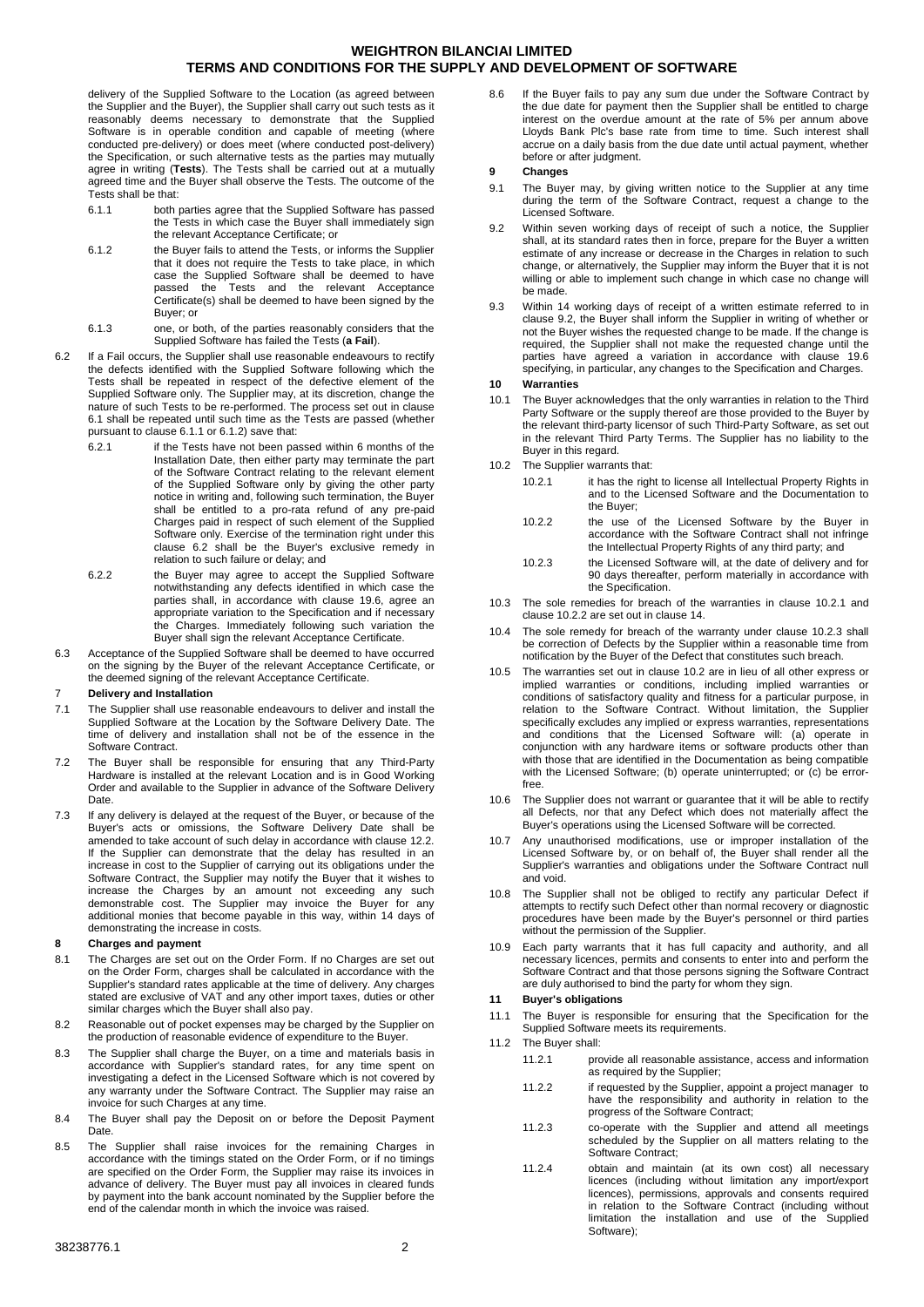- 11.2.5 ensure that the relevant Location is suitably prepared for the installation of the Supplied Software in accordance with the Supplier's instructions and is safe for entry by the Supplier and its employees and sub-contractors;
- 11.2.6 provide such access to the Buyer's premises, the Location(s) and other facilities as reasonably required by the Supplier; and
- 11.2.7 comply with any other obligations set out on the Order Form.

## **12 Relief Events**

- 12.1 The Supplier shall not be in breach of the Software Contract nor liable for any delay in performing, or failure to perform, any of its obligations under the Software Contract if such delay or failure results from any events, circumstances or causes beyond its reasonable control including without limitation, acts of God; natural disasters; terrorist attacks; civil war, commotion or riots; imposition of sanctions or embargos; any law or action taken by a governmental or public authority (including without limitation export or import restrictions, quotas or prohibitions); failure to obtain or renew, or the cancellation of, any licence, permit or consent; collapse of buildings; unavailability, interruption or failure of utility supplies; labour or trade disputes, strikes or industrial action; and non-performance by suppliers or subcontractors (**Force Majeure Event**).
- <span id="page-2-0"></span>12.2 If any act or omission of the Buyer (including without limitation the Buyer failing to comply with its obligations under the Software Contract) causes or contributes to the Supplier failing or being delayed in the development or delivery or installation of the Supplied Software or the Supplier's performance of any other obligation under the Software Contract (**Relief Event**), the Supplier shall without limiting its other rights or remedies:
	- 12.2.1 have the right to suspend performance under the Software Contract until the Buyer remedies the default;
	- 12.2.2 have the right to rely on the Relief Event to relieve it from the performance of any such obligation; and
	- 12.2.3 have no liability howsoever arising from the Supplier's failure or delay to perform any such obligation.
- <span id="page-2-3"></span><span id="page-2-2"></span>12.3 The Buyer acknowledges that where the Supplier exercises use of the remedies under clauses [12.2.1](#page-2-2) and [12.2.2,](#page-2-3) it may not be possible for the Supplier to recommence performance of its obligations immediately on the remedying of the Relief Event by the Buyer. As such, any recommencement of performance will be subject to the Supplier's ability to re-allocate its resources accordingly.
- 12.4 The Buyer shall reimburse the Supplier on written demand for any Losses sustained or incurred by the Supplier arising from the Relief Event. Such Losses may include the costs of the Supplier being unable to re-allocate or otherwise utilise its personnel or the costs associated with delivering and installing the Supplied Software at a later date.

### <span id="page-2-5"></span>**13 Ownership and Intellectual Property**

- <span id="page-2-4"></span>13.1 The Licensed Software and the Documentation are the property of the Supplier (or the appropriate third-party rights-owner(s)) and the Buyer acquires no rights in or to the Licensed Software or the Documentation other than those expressly granted by the Software Contract. Nothing in the Software Contract shall affect the ownership of the Licensed Software, the Documentation and any other Intellectual Property Rights of the Supplier (or its licensors (as applicable)).
- 13.2 To the extent that any Intellectual property Rights in any Bespoke Software do not automatically vest in the Supplier, or should any Intellectual Property Rights of the Supplier or its licensors be transferred to the Buyer contrary to clause [13.1,](#page-2-4) the Buyer shall do, and execute or arrange for the doing and executing of, each necessary act, document and thing that the Supplier may consider necessary or desirable to give effect to the provisions of this clause [13](#page-2-5) and, if necessary, to perfect the right, title and interest of the Supplier in and to the relevant Intellectual Property Rights.
- 13.3 The Buyer shall use best endeavours to prevent any infringement of the Supplier's Intellectual Property Rights in the Licensed Software and Documentation and shall promptly report to the Supplier any such infringement or suspected infringement that comes to its attention. In particular, the Buyer shall: (a) ensure that each Licensed User, before starting to use the Licensed Software and Documentation, is made aware that the Licensed Software is proprietary to the Supplier and that it may only be used and copied in accordance with the terms and conditions of the Software Contract; (b) implement suitable disciplinary procedures for employees who make unauthorised use or copies of the Licensed Software and Documentation; and (c) not permit third parties to have access to the Licensed Software without the prior written consent of the Supplier which may be given or withheld at the Supplier's absolute discretion and the Supplier may require that such third party executes a written confidentiality agreement before being given access to the Licensed Software and/or Documentation.

#### <span id="page-2-1"></span>**14 Intellectual Property Rights Indemnity**

<span id="page-2-6"></span>14.1 The Supplier shall indemnify the Buyer against the losses, damages, costs or expenses (including reasonable legal fees on the standard basis) incurred by the Buyer which arise directly from any claim made against the Buyer for actual or alleged infringement of a third party's Intellectual Property Rights where such claim arises directly from the use of the Licensed Software in compliance with the Software Contract (**Claim**). The indemnity provided in this clause [14.1](#page-2-6) is strictly conditional

on the Buyer: (a) notifying the Supplier (such notice to specify the nature of the Claim in reasonable detail) as soon as reasonably practicable upon the Buyer being notified of any Claim or being notified of a third party's intention of making a Claim or becoming aware of a potential Claim; (b) not making any admission of liability, agreement or compromise in relation to the Claim without the prior written consent of the Supplier; and (c) giving the Supplier and its professional advisers access to its premises and its officers, directors, employees, agents, representatives or advisers, and to any relevant assets, accounts, documents and records within the power or control of the Buyer, so as to enable the Supplier and its professional advisers to examine them and to take copies for use in connection with the Claim.

- <span id="page-2-7"></span>14.2 Without prejudice to clause [10.7,](#page-1-8) the Supplier shall not in any circumstances have any liability in relation to a Claim: (a) caused or contributed to by the Buyer's use of the Licensed Software in combination with software or hardware not supplied or approved in writing by the Supplier; (b) based on use of any version of the Licensed Software other than the latest version supplied by the Supplier, if such Claim could have been avoided by the use of such supplied version; or (c) where the Claim arises in respect of a feature, part or element of the Licensed Software or Documentation which was specified by the Buyer, whether set out in the Specification or otherwise.
- <span id="page-2-8"></span>14.3 If use of the Licensed Software or Documentation becomes, or is likely to become, the subject of a Claim, the Supplier may at its absolute discretion: (a) replace all or part of the Licensed Software or Documentation with software or documentation which is, in the Supplier's reasonable opinion, similar to the Software or Documentation in material respects; (b) modify the Licensed Software or Documentation as necessary to avoid such claim, provided that any modified software functions in substantially the same way as the Licensed Software before modification; or (c) procure for the Buyer a licence from the relevant claimant to enable the continued use of the Licensed Software or Documentation. If any Claim arises from the circumstances set out in clause [14.2,](#page-2-7) the Buyer shall be liable to the Supplier for any costs and charges arising from and connected with any of the steps set out in this claus[e 14.3.](#page-2-8)
- <span id="page-2-10"></span>14.4 Subject to clause [14.5,](#page-2-9) if: (a) use of the Licensed Software or Documentation by the Buyer becomes or, or is likely to become subject to a Claim; (b) use of the Licensed Software or Documentation is determined in a court of law as infringing the Intellectual Property Rights of a third party; (c) the Supplier is of the opinion that use or possession by the Buyer or Licensed Users of the Licensed Software and/or the Documentation in accordance with the Software Contract is likely to constitute infringement of a third party's rights; or (d) an injunction or similar order is granted in connection with a claim of the type(s) referred to in clause [14.1](#page-2-6) which prevents or restricts the use or possession by the Buyer or any Licensed User of the Licensed Software and/or the Documentation in accordance with the Software Contract; and if the Supplier is unable to procure for the Buyer the right to continue using the Licensed Software and/or Documentation or to provide the Buyer with functionally equivalent non-infringing software on commercially reasonable terms, the Software Contract and the licences granted hereunder may be terminated by the Supplier (in whole or in part) and a relevant pro-rata refund of any pre-paid Charges made to the Buyer.
- <span id="page-2-9"></span>14.5 If, however, any of the circumstances referred to in clause [14.4](#page-2-10) arise from any of the circumstances set out in claus[e 14.2](#page-2-7) then:
	- 14.5.1 the Supplier may terminate the Software Contract forthwith;
	- 14.5.2 the Buyer shall not be entitled to any refund; and
	- 14.5.3 the Buyer shall indemnify (and keep indemnified) and hold harmless the Supplier against all associated Losses.

## 15 **Data Protection**

15.1 Each party undertakes to comply with the Data Protection Legislation and all applicable laws and regulations relating to the processing of personal data or privacy or any amendments and re-enactments thereof, and shall procure that its employees, agents and subcontractors shall observe the provisions of the same.

### **16 Buyer Indemnities**

- 16.1 To the extent that Bespoke Software is designed and configured by Supplier in accordance with a Specification supplied or contributed to by the Buyer, the Buyer shall indemnify (and keep indemnified) and hold harmless the Supplier against all Losses suffered or incurred by the Supplier in connection with any claim for actual or alleged infringement of a third party's rights (including its Intellectual Property Rights) arising out of or in connection with the Supplier's use of the Specification.
- 16.2 The Buyer shall indemnify (and keep indemnified) and hold harmless the Supplier against any Losses arising from or in connection with a breach by the Buyer of its obligations under clause [11.](#page-1-9)
- 16.3 The Buyer shall comply with the Third-Party Terms and shall indemnify (and keep indemnified) the Supplier and hold the Supplier harmless against any and all Losses resulting from a breach of such terms (howsoever arising) by the Buyer, its Affiliates and/or any Licensed Users.

#### **17 Liability**

- <span id="page-2-11"></span>17.1 Nothing in the Software Contract shall limit or exclude the Supplier's liability for:
	- 17.1.1 death or personal injury caused by its negligence, or the negligence of its employees, agents or subcontractors;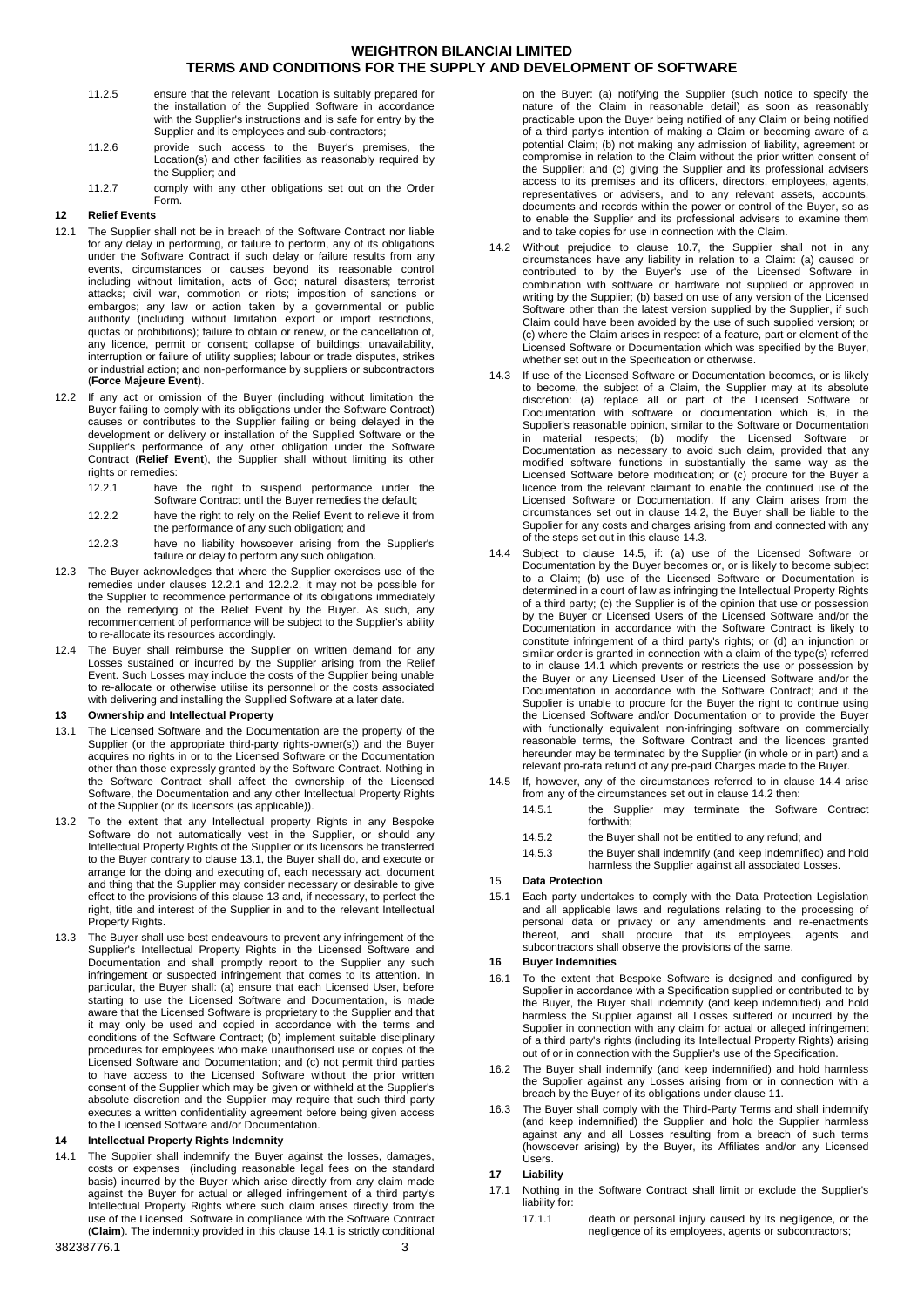- 17.1.2 fraud or fraudulent misrepresentation; or
- 17.1.3 any matter in respect of which it would be unlawful for the Supplier to exclude or restrict liability.

17.2 Subject to clause [17.1:](#page-2-11)

- 17.2.1 the Supplier shall not be liable to the Buyer, whether in contract, tort (including negligence), breach of statutory duty, or otherwise, for any loss of profits (direct or indirect), loss of production, loss of use, loss of business or business opportunities, loss of revenue or any loss or corruption of data or information; loss of anticipated savings, loss of (or loss or liability under) any other contract or any indirect or consequential loss arising under or in connection with the Software Contract;
	- 17.2.2 the Supplier shall have no liability to the Buyer in relation to the Third Party Software (however arising); and
	- 17.2.3 the Supplier's total liability to the Buyer for all other losses arising under or in connection with the Software Contract, whether in contract, tort (including negligence), breach of statutory duty, or otherwise, shall be limited to the amount of the Charges actually paid by the Buyer under the Software Contract.

## <span id="page-3-0"></span>**18 Termination**

- 18.1 Without limiting their other rights or remedies, either party may terminate the Software Contract with immediate effect by giving written notice to the other party if the other party commits a material breach of any term of the Software Contract and (if such a breach is remediable) fails to remedy that breach within twenty-one (21) days of that party being notified in writing to do so.
- 18.2 Without limiting its other rights or remedies, the Supplier may terminate the Software Contract with immediate effect by giving written notice to the Buyer if the Buyer:
	- 18.2.1 takes any step or action in connection with: its entering administration, provisional liquidation or any composition or arrangement with its creditors (other than in relation to a solvent restructuring); it being wound up (whether voluntarily or by order of the court, unless for the purpose of a solvent restructuring); it having a receiver appointed to any of its assets or ceasing to carry on business; or, if any such step or action is taken in another jurisdiction, in connection with any analogous procedure in the relevant jurisdiction;
	- 18.2.2 the Buyer suspends, or threatens to suspend, or ceases or threatens to cease to carry on all or a substantial part of its business; or
	- 18.2.3 the Buyer's financial position deteriorates to such an extent that in the Supplier's opinion the Buyer's capability to adequately fulfil its obligations under the Software Contract has been placed in jeopardy; or
	- 18.2.4 the Buyer fails to pay any amount due under the Software Contract on the due date for payment and remains in default not less than seven (7) days after being notified in writing to make such payment.
- 18.3 Where the Supplier is entitled to terminate the Software Contract under this clause [18,](#page-3-0) it shall also be entitled to terminate any other contracts with the Buyer.
- 18.4 Termination of the Software Contract shall not affect any of the parties' rights and remedies that have accrued as at termination, including the right to claim damages in respect of any breach of the Software Contract which existed at or before the date of termination.
- 18.5 Any provision of the Software Contract that expressly or by implication is intended to come into or continue in force on or after termination shall remain in full force and effect.
- 18.6 On termination of the Software Contract for any reason:
	- 18.6.1 the Buyer shall immediately pay to the Supplier all of the Supplier's outstanding unpaid invoices and interest and, in respect of the Supplied Software or services supplied and any costs or expenses already incurred by the Supplier but for which no invoice has been submitted, the Supplier shall submit an invoice, which shall be payable by the Buyer immediately on receipt;
		- 18.6.2 the Buyer shall either return to the Supplier or, at the Supplier's option, permanently delete and destroy, all material copies of the Licensed Software and Documentation and shall ensure that any copies of the Licensed Software on hard discs or other storage means associated with any Licensed Software or any computer equipment owned or controlled by the Buyer are permanently deleted;
		- 18.6.3 all Third Party Terms shall be terminated and the Buyer shall comply with all relevant provisions of the Third Party Terms that apply following termination;
		- 18.6.4 the Buyer shall on request return, or destroy, or permanently erase any Confidential Information belonging to the Supplier; and
		- 18.6.5 the Buyer shall return all of the Supplier's materials and equipment and if the Buyer fails to do so, then the

Supplier may enter the Buyer's premises and the Location(s) (if different) and take possession of them.

**19 General**

- <span id="page-3-3"></span>19.1 **Confidentiality.** Each party undertakes that it shall not at any time disclose to any person any Confidential Information of the other party, except as permitted by claus[e 19.2.](#page-3-2)
- <span id="page-3-2"></span>19.2 Each party may disclose the other party's Confidential Information:
	- 19.2.1 to its employees, officers, representatives or advisers (and in the case of Supplier being the recipient of the Buyer's Confidential Information, to its agents, Affiliates and subcontractors) who need to know such information for the purposes of exercising the party's rights or performing its obligations under or in connection with the Software Contract. Each party shall ensure that its employees, officers, representatives or advisers to whom it discloses such confidential information comply with claus[e 19.1;](#page-3-3) and
		- 19.2.2 as may be required by law, a court of competent jurisdiction or any governmental or regulatory authority.
- 19.3 No party shall use any other party's Confidential Information for any purpose other than to exercise its rights and perform its obligations under or in connection with the Software Contract.
- 19.4 The Supplier may refer to the Buyer as being a client of the Supplier in customer reference lists, sales presentations, advertising or press releases.
- 19.5 **Assignment and other dealings.** The Buyer shall not assign, transfer, charge, subcontract, declare a trust over or deal in any other manner with any or all of its rights or obligations under the Software Contract without the prior written consent of the Supplier.
- <span id="page-3-1"></span>19.6 **Variation.** No variation of the Software Contract shall be effective unless it is in writing and signed by an authorised representative of both parties.
- 19.7 **Waiver.** A waiver of any right or remedy by the Supplier shall only be effective if given in writing and shall not be deemed a waiver of any subsequent breach or default. A delay or failure to exercise, or the single or partial exercise of, any right or remedy by the Supplier shall not waive that or any other right or remedy; nor prevent or restrict the further exercise of that or any other right or remedy by the Supplier.
- <span id="page-3-5"></span>19.8 **Dispute Resolution.** If a dispute arises out of or in connection with the Software Contract or the performance, validity or enforceability of it (**Dispute**) then, except as expressly provided in the Software Contract, the parties shall follow the procedure set out in this clause:
	- 19.8.1 either party shall give to the other written notice of the Dispute, setting out its nature and full particulars (**Dispute Notice**), together with relevant supporting documents;
	- 19.8.2 following service of the Dispute Notice, the parties shall use reasonable endeavours to promptly resolve the Dispute by way of without prejudice discussions between the relevant representatives in accordance with the following escalation levels and timescales;

<span id="page-3-4"></span>

| Escalation<br>Level | <b>Supplier</b><br>representative | Buyer<br>representative | Time for<br>resolution        |
|---------------------|-----------------------------------|-------------------------|-------------------------------|
| 1                   | Service<br>Manager                | Manager                 | 10<br><b>Business</b><br>Days |
| 2                   | Service<br>Director               | Director                | 5<br><b>Business</b><br>Days  |
| 3                   | Managing<br><b>Director</b>       | Managing<br>Director    | 5<br><b>Business</b><br>Days  |

and

- 19.8.3 if, for any reason, the parties are unable to resolve the Dispute within the timescales and escalation levels referred to in clause [19.8.2,](#page-3-4) or should either party fail to engage or cease its engagement in that process, then the Dispute shall be finally resolved by the courts of England and Wales in accordance with claus[e 19.14.](#page-4-0)
- 19.9 Nothing in clause [19.8](#page-3-5) shall prevent the Supplier from commencing Court proceedings at any time.
- 19.10 **Severance.** If any provision or part-provision of the Software Contract is or becomes invalid, illegal or unenforceable, it shall be deemed modified to the minimum extent necessary to make it valid, legal and enforceable. If such modification is not possible, the relevant provision or part-provision shall be deemed deleted.
- <span id="page-3-6"></span>19.11 **Notices.** Any notice or other communication given to a party under or in connection with the Software Contract shall be in writing, addressed to that party at its registered office or such other address as that party may have notified to the other party, and shall be delivered personally, or sent by pre-paid first class post or other next working day delivery service. Any other form of delivery, including without limitation, delivery via fax or email, shall not be valid. A notice or other communication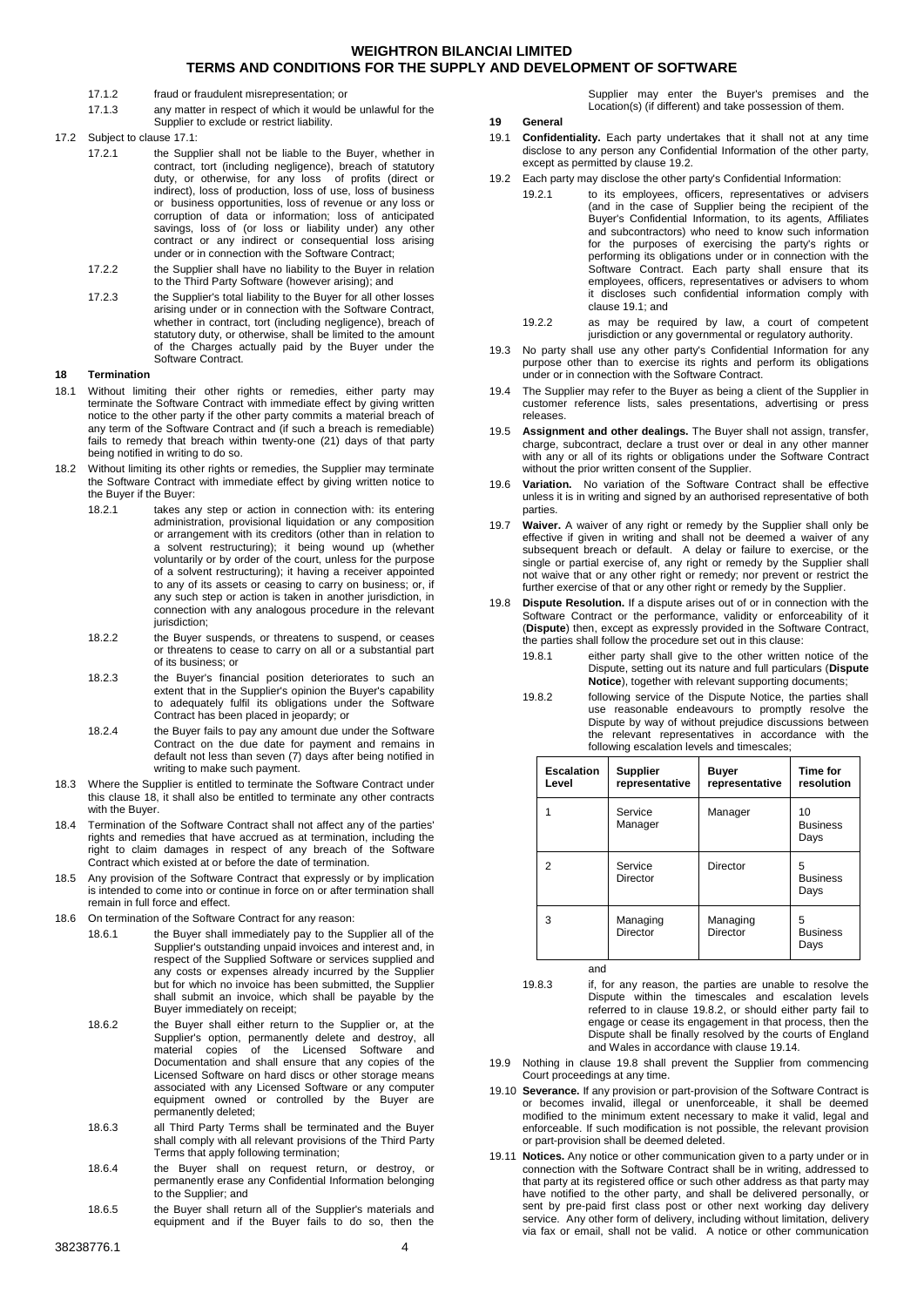shall be deemed to have been received: if delivered personally, when left at the relevant address; if sent by pre-paid first class post or other next working day delivery service, at 9.00 am on the second Business Day after posting; if delivered by commercial courier, on the date and at the time that the courier's delivery receipt is signed.

- 19.12 The provisions of clause [19.11](#page-3-6) shall not apply to the service of any proceedings or other documents in any legal action.
- 19.13 **Third party rights.** No one other than a party to the Software Contract and their permitted assignees shall have any right to enforce any of its terms.
- <span id="page-4-0"></span>19.14 **Governing law and jurisdiction.** The Software Contract, and any dispute or claim (including non-contractual disputes or claims) arising out of or in connection with it or its subject matter or formation, shall be governed by, and construed in accordance with the laws of England and Wales and each party irrevocably agrees that the courts of England and Wales shall have exclusive jurisdiction to settle any such dispute or claim.